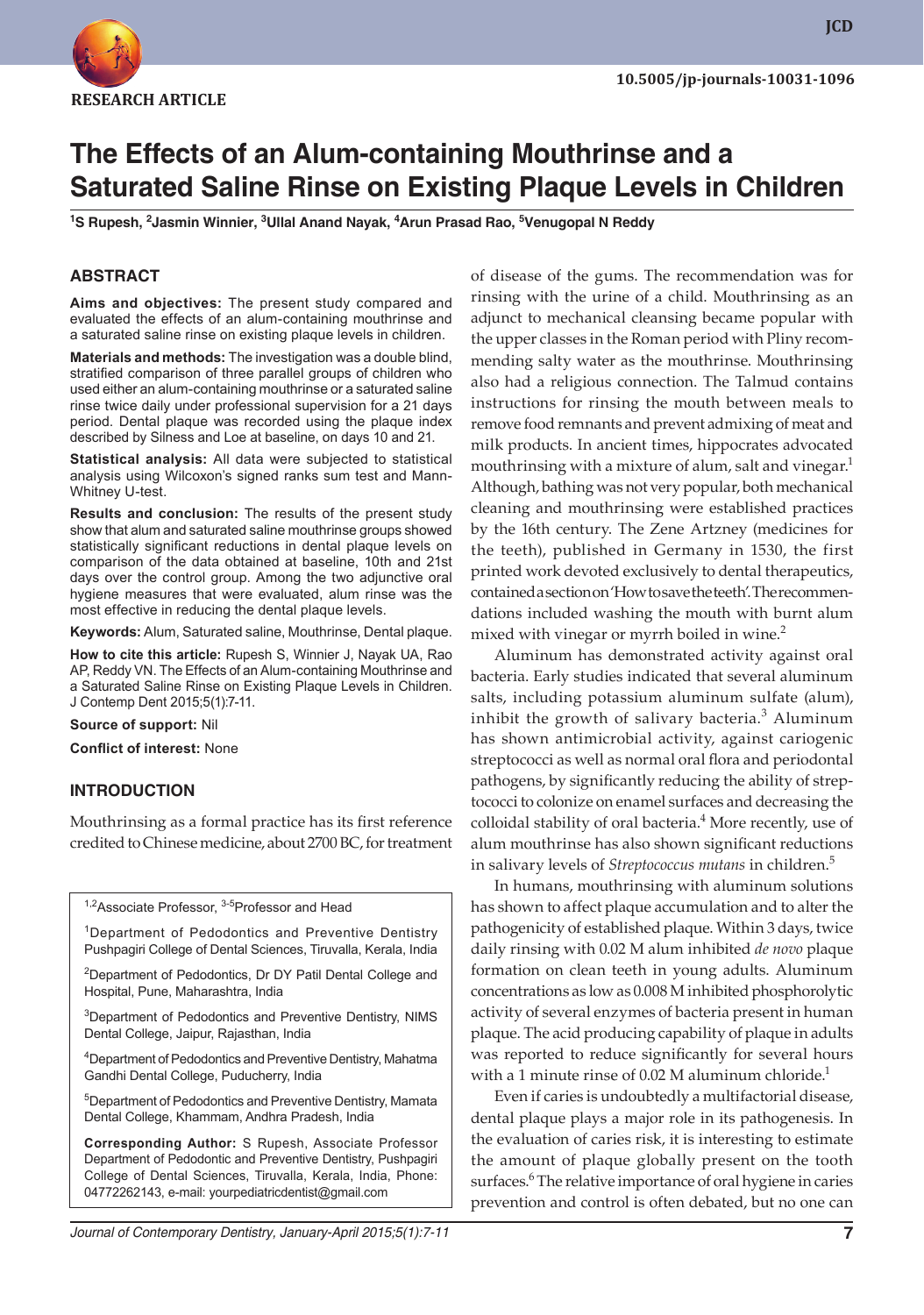#### *S Rupesh et al*

question the old concept that a clean tooth never decays. In addition to tooth brushing, simple everyday oral hygiene procedures, such as tongue scraping and tongue brushing, have also been proven to reduce plaque levels in children.7

Saltwater rinses are a very archaic, yet effective way of killing the bacteria in the mouth. Long prescribed by physicians for sore throats, saturated saltwater rinses have never truly become mainstream, probably because of the unfavorable taste. The saturated solution of saline is defined as 9 tsp of salt per 2/3 cup of water (US Army Guidelines).<sup>8</sup> There is a scarcity of studies on saturated saline rinses in the dental literature, especially with respect to their ability to reduce plaque levels in children. Hence, the present study was attempted to compare and evaluate the effects of saturated saline rinse and 0.02 M alum mouthrinse on existing plaque levels in children.

# **MATERIALS AND METHODS**

The investigation was a double-blind stratified comparison of three parallel groups of children who either used saturated saline rinse, a 0.02 M alum mouthrinse or a distilled water rinse twice daily under professional supervision for 21 day period. The dental plaque was assessed at entry (baseline), 10 and 21 days (3 weeks). All children in the age group of 9 to 12 years from a residential school were examined using oral health survey forms and 45 children were selected based on the following selection criteria:

- At least four restored decayed and/or missing teeth  $(DMFT/dmft \geq 4)$ .
- Subjects adhering to twice-daily tooth brushing routine (using toothbrush and toothpaste) and practicing no other oral hygiene measures, both professional and home based, other than the requisites of the research project.

| Table 1: Sample characteristics of the study population |
|---------------------------------------------------------|
|---------------------------------------------------------|

|                          | Mean and standard deviation values |                                                   |       |           |  |
|--------------------------|------------------------------------|---------------------------------------------------|-------|-----------|--|
|                          |                                    |                                                   | dmft/ |           |  |
| Groups                   | Age                                | No. of teeth DMFS                                 |       | dmfs/DMFS |  |
| $1(N = 12)$ 10.42 ±      | $1.08(9-12)$                       | $23.50 \pm 0.91$ 7.08 $\pm 2.68$ 11.25 $\pm 6.27$ |       |           |  |
| $II(N = 12)$             | $10.50 \pm$<br>$1.17(9-12)$        | $23.50 \pm 0.91$ 7.00 $\pm 3.19$ 11.33 $\pm 7.38$ |       |           |  |
| III (N = 12) $10.53 \pm$ | $1.16(9-12)$                       | $23.42 \pm 0.79$ 7.67 $\pm 3.75$ 11.33 $\pm 8.04$ |       |           |  |

- No history of current or recent (at least for the past 1 month) antibiotic usage.
- No abscess, draining sinus, cellulitis or other conditions requiring emergency dental treatment.

Verbal consent from children and signed consent forms from parents or guardians were obtained after the nature of the study and the possible risks were fully explained. The study project was approved by the concerned institutional ethics committee. The allocation of subjects resulted in three balanced treatment groups that were comparable in terms of gender, age, number of teeth, average dmft/DMFT and dmfs/DMFS (Tables 1 and 2). The oral hygiene measures assigned to each group were as follows:

- *Group I:* Saturated saline rinse [a saturated solution of saline is defined as 9 tsp of salt per 2/3 cup of water (US Army Guidelines)].
- *Group II:* 0.02 M alum mouthrinse [a solution containing 0.02 M (0.885%) hydrated aluminum potassium sulfate in distilled water at a pH of 3.6; prepared by dissolving 8.85 gm of alum in 1 l of distilled water].
- *Group III:* Distilled water rinse (placebo rinse).

A dental prophylaxis was not performed so that subjects began treatment regimen with their normal existing levels of plaque deposits. A monitor trained to instruct the subjects and to assist them to perform the various oral hygiene procedures directly supervised the treatment regimen. The procedures were performed twice daily (once in morning after breakfast and once after the evening meal).

The beakers containing the mouthrinse were coded and the data decoded at the end of the investigation. The monitor measured 10 ml of the rinse into disposible cups. The subjects performed an oral rinse by swishing the 10 ml of the solution in the mouth for 30 seconds twice daily. After rinsing, the subjects expectorated into the cups and placed them in a waste can. The subjects were instructed not to eat/drink/rinse for 30 minutes thereafter.<sup>9</sup>

# **CLINICAL PROCEDURE**

Clinical assessments were performed at the residential school by a single examiner using portable dental operatories and accepted methods of infection control. Dental plaque was scored by the examiner on individual

**Table 2:** The mean and standard deviation values of plaque index at baseline, 10th and 21st days of all groups

| Mean and standard deviation values at |                 |                 |                 |                         |         |
|---------------------------------------|-----------------|-----------------|-----------------|-------------------------|---------|
| Groups                                | Baseline        | 10th day        | 21st dav        | ANOVA                   | p-value |
|                                       | $1.61 \pm 0.51$ | $1.46 \pm 0.43$ | $1.33 \pm 0.40$ | Groups = $0.46$         | 0.762   |
| $\mathbf{H}$                          | $1.51 \pm 0.50$ | $1.31 \pm 0.41$ | $1.17 \pm 0.38$ |                         |         |
| $\mathbf{III}$                        | $1.53 \pm 0.53$ | $1.52 \pm 0.51$ | $1.58 \pm 0.45$ |                         | < 0.001 |
|                                       |                 |                 |                 | Days X groups = $13.57$ |         |

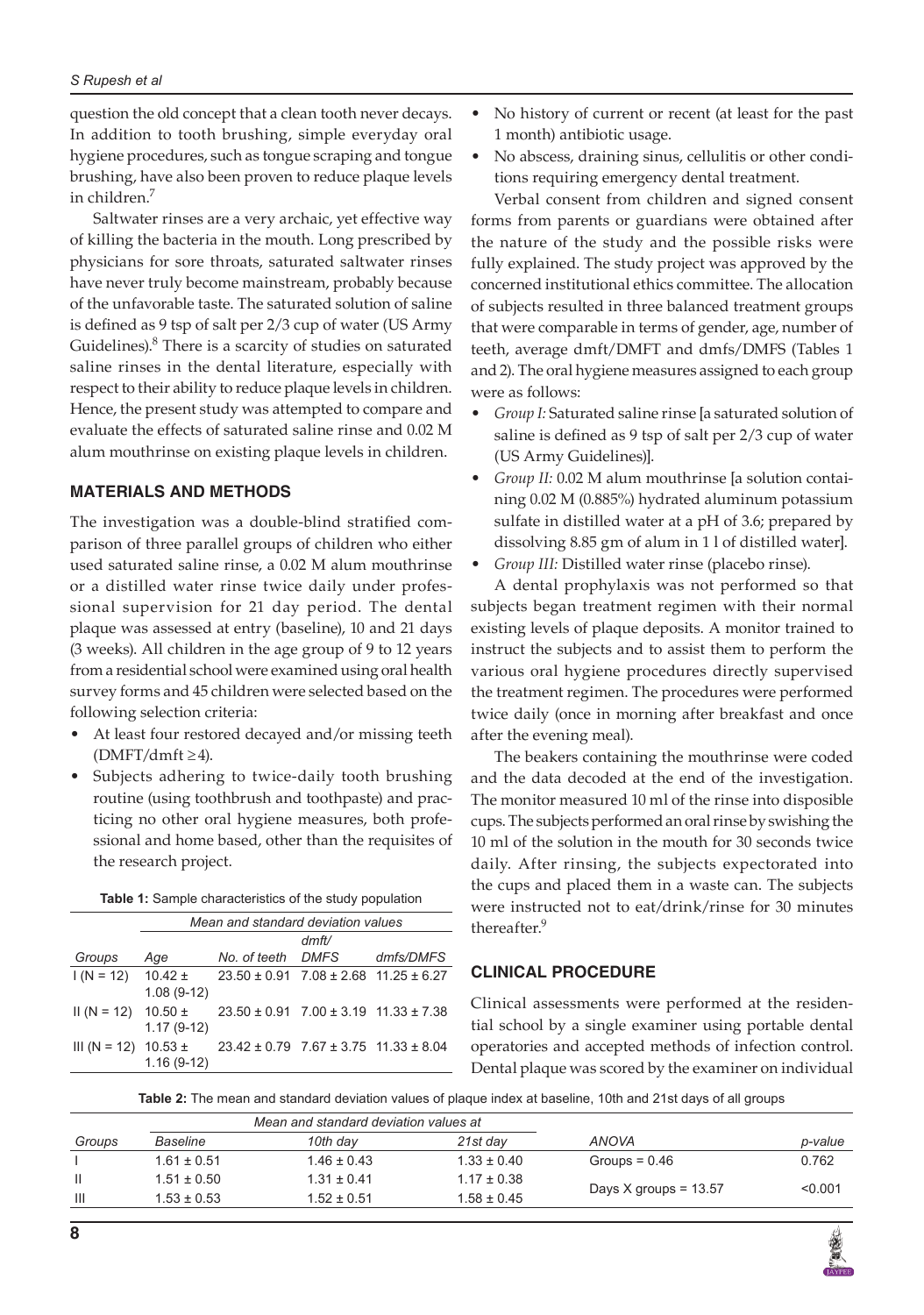plaque assessment forms. Separate plaque assessment forms were used at each examination. The plaque was disclosed using disclosing solution and the examiner performed the clinical measurements at the same time of the day throughout the study. The plaque index described by Silness and Loe (1964) was used to assess the existing dental plaque in children.<sup>10</sup> The teeth used for plaque index measurements were 16, 12, 24, 36, 32, 44. Deciduous counterparts were used in case of unerupted permanent teeth. Each of the four gingival areas of the tooth was given a score ranging from 0 to 3. By adding the scores for each tooth and dividing by the number of teeth examined, plaque index for the individual subject was obtained.

#### **STATISTICAL EVALUATION**

All the data was entered into a database on Microsoft Excel and analyzed using SPSS software with two-way ANOVA (for overall group mean comparisons), Wilcoxon's signed ranks sum test (for intragroup comparison of differences between baseline, 10th day and 21st day examinations for plaque index data) and Mann-Whitney 'U' test (for inter-group comparisons of plaque index values).

#### **RESULTS**

The sample characteristics of the study population are presented in Table 1. The mean values of plaque index data of all the groups at baseline, at 10 and 21 days, are shown in Table 2.

All the experimental groups (groups I and II) exhibited significant reductions in plaque scores when baseline values were compared with post-treatment values after 10th and 21st days (Table 3). These results indicate a definite decrease in the plaque scores after daily practice of the respective adjunctive oral hygiene measure. The control group (group III), however, did not show any

significant change when 10th and 21st day values were compared with baseline values.

Intergroup comparisons (Table 4) revealed that there were no significant differences in plaque scores between the groups at baseline. This implies that the groups were statistically equivalent with respect to plaque scores before the start of the study. Again, no significant differences were observed between the groups 10 days after starting of treatment, i.e. the control group showed reductions equivalent to that of the experimental groups. However, this trend did not seem to last till the end, as it was observed that, after 21 days, the experimental groups showed statistically significant differences over the control group.

#### **DISCUSSION**

Aluminum has been used in oral preparations since ancient times and has demonstrated its potential as a cariostatic agent.<sup>3</sup> *In vitro* studies have shown that aluminum reacts with dental enamel, both intact and powdered, and also with synthetic apatite crystals, reducing the susceptibility to subsequent acid dissolution and thus exhibiting the cariostatic mechanism. In human studies, aluminum solutions have demonstrated inhibitory activity on plaque accumulation and are efficient in reducing the acidogenicity of dental plaque.<sup>11</sup> Aluminum salts have inhibited growth of oral bacteria including streptococci and have reduced their ability to colonize enamel surfaces.<sup>12,13</sup>

Keeping in mind, the inhibitory activity on plaque accumulation of aluminum salts, alum rinse was incorporated as one of the main experimental groups in the present study, which proposed to compare and evaluate its effectiveness on reduction of existing plaque levels.

Saltwater rinse is a very commonly used age-old antibacterial measure. The efficacy of saturated saline

**Table 3:** Comparison of differences between baseline, 10th and 21st days examinations for plaque index data using Wilcoxon's signed rank sum test

| Baseline vs 10th day |       | Baseline vs 21st day |       | 10th vs 21st days |       |            |
|----------------------|-------|----------------------|-------|-------------------|-------|------------|
| Groups               |       |                      |       |                   |       |            |
|                      | 3.064 | $0.002***$           | 3.065 | $0.002***$        | 3.072 | $0.002***$ |
|                      | 3.061 | $0.002***$           | 3.061 | $0.002***$        | 3.071 | $0.002***$ |
| Ш                    | 0.393 | $0.694*$             | 1.338 | $0.181*$          | 1.582 | $0.114*$   |

\*Not significant; \*\*Significant; \*\*\*Highly significant

**Table 4:** Intergroup comparison of plaque index data at baseline, 10th and 21st days using Mann-Whitney 'U' test

| Baseline |       | 10th day |       | 21st day |       |            |
|----------|-------|----------|-------|----------|-------|------------|
| Groups   |       |          |       |          |       |            |
| l vs II  | 0.694 | $0.488*$ | 1.041 | $0.298*$ | 1.012 | $0.311*$   |
| I vs V   | 0.376 | $0.707*$ | 1.034 | $0.664*$ | 2.591 | $0.012**$  |
| II vs V  | 0.491 | $0.623*$ | 1.071 | $0.284*$ | 2.914 | $0.005***$ |
|          |       |          |       |          |       |            |

\*Not significant; \*\*Significant; \*\*\*Highly significant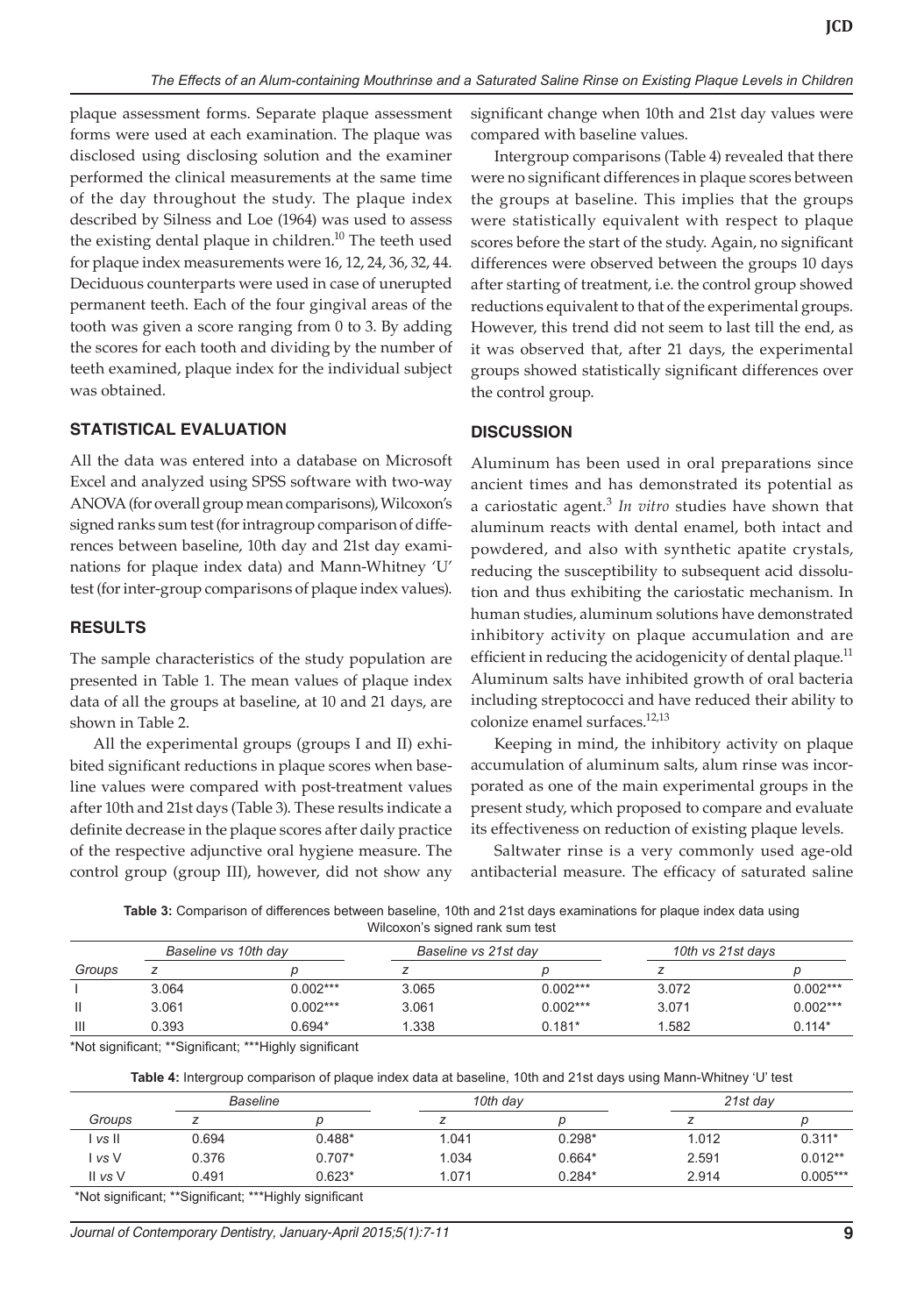rinses lies in the scientific concept behind a diffusion gradient, which leads to dehydration and death of bacteria, and it is well established that the formation of plaque is closely related to bacterial counts in the oral cavity. $8$ There is a scarcity of studies on saturated saline rinses in the dental literature, especially with respect to its ability to reduce plaque levels and hence the present study was carried out to evaluate its use as an agent for plaque reduction in children. The saturated solution of saline for mouth rinsing in our study was prepared as per the US Army Guidelines recommended by White and Armaleh.<sup>8</sup>

A control group, which used a placebo rinse with distilled water, was also incorporated to facilitate comparison with other groups. Dental plaque was assessed at baseline, after 10 and 21 days. The length of this trial was 21 days and an interim assessment of plaque was included on the 10th day. In addition, all the subjects were questioned and an intraoral examination was performed at each visit to detect any unusual soft or hard-tissue reaction to the test materials.

Although, a previous 1 week study using saturated saline rinse in adults and a 6-week study using alum containing mouthrinses in children reported no side effects, the interim assessment on the 10th day served as a safety check to detect any potential problems or adverse reactions to these agents. $8,14$  Our study was designed to be discontinued at the 10th day assessment if there was evidence of adverse effects attributable to the rinses. The study was completed without observing any indications of negative effects resulting from the mouthrinse use and the rinses were well accepted by the children who took part in the experiment.

Age is a critical factor in subject selection for many reasons, of which the most important is the number of tooth surfaces at risk. Subjects with a mean age of approximately 11 years were chosen, since, they were entering a period of high caries activity, with many permanent teeth erupting.<sup>15</sup>

As the present study was conducted in a residential school for boys, female subjects could not be selected. However, epidemiological studies in caries prevalence have not shown any significant difference in the caries susceptibility of boys and girls at an average age.<sup>16</sup>

Since, our study was conducted in a residential school, all the subjects consumed the same diet during the period of investigation. Dental caries is a dietary carbohydrate modified infectious disease, because the major causative factors are believed to be local in nature.<sup>17</sup> The frequency of exposure to a cariogenic diet and the form of intake of cariogenic food substances appear to be important factors in the development of plaque and dental caries.<sup>18</sup> As diet (an important factor in dental caries and plaque flora) was controlled in our study, the different mouthrinses were

possibly given the best chance of demonstrating their efficacy against dental plaque.

Subjects with either rampant tooth decay or very poor oral hygiene were also included in the study, as this was important to see if the protocol remained effective for all ranges of hygiene with different baselines for plaque levels. Dental plaque was assessed at baseline, 10th and 21st day using the plaque index of Silnes and Loe (1964), as suggested by Sjorkland et al in their investigation.<sup>10,11</sup> This index has been criticized as being highly subjective and it is therefore recommended that a single examiner be trained and used with each group of patients throughout the clinical trial.<sup>19</sup> In our study, the dental plaque measurements were made by a single examiner. Ekbom and Hultgren (1982) demonstrated that saline rinses can reduce the amount of plaque formation, which support the plaque inhibitory effects of saturated saline rinse demonstrated in the present study. $^{20}$ 

Skjorland et al (1978), Putt et al (1996) and Bihani and Damle (1997) evaluated the effect of 0.02M alum mouthrinse on plaque inhibition and observed significant reductions in the amount of plaque after 2 to 4 weeks of supervised use.<sup>2,11,21</sup> The plaque inhibitory activity of alum demonstrated by these authors compare well with our findings, in spite of the various differences in the methodology.

However, these oral hygiene measures should be evaluated over a longer duration of time, utilizing a more representative subject population and in different caries risk groups before recommending them as a compulsory part of routine oral hygiene measures. Clinical research is also necessary to determine the optimum number of times per day for mouthrinsing. Other anti cariogenic properties of alum, such as reduction of enamel dissolution and symbiotic activity with fluoride, may also be considered for future in-depth research.

# **CONCLUSION**

- 1. Groups I and II (experimental groups) showed statistically significant reductions in dental plaque levels on comparison of the data obtained at baseline, 10th and 21st days. Group III (control group) did not exhibit any significant reduction in dental plaque levels.
- 2. Among the two adjunctive oral hygiene measures that were evaluated, alum rinse (group II) was the most effective in reducing the dental plaque levels.

# **REFERENCES**

- 1. Fischman SL. The history of oral hygiene products: how far have we come in 6000 years? Periodontology 2000-1997;15: 7-14.
- 2. Putt MS, Kleber CJ, Smith CE. Evaluation of an alum containing mouthrinse in children for plaque and gingivitis inhibition during 4 weeks of supervised use. Pediatr Dent 1995;18:139-144.